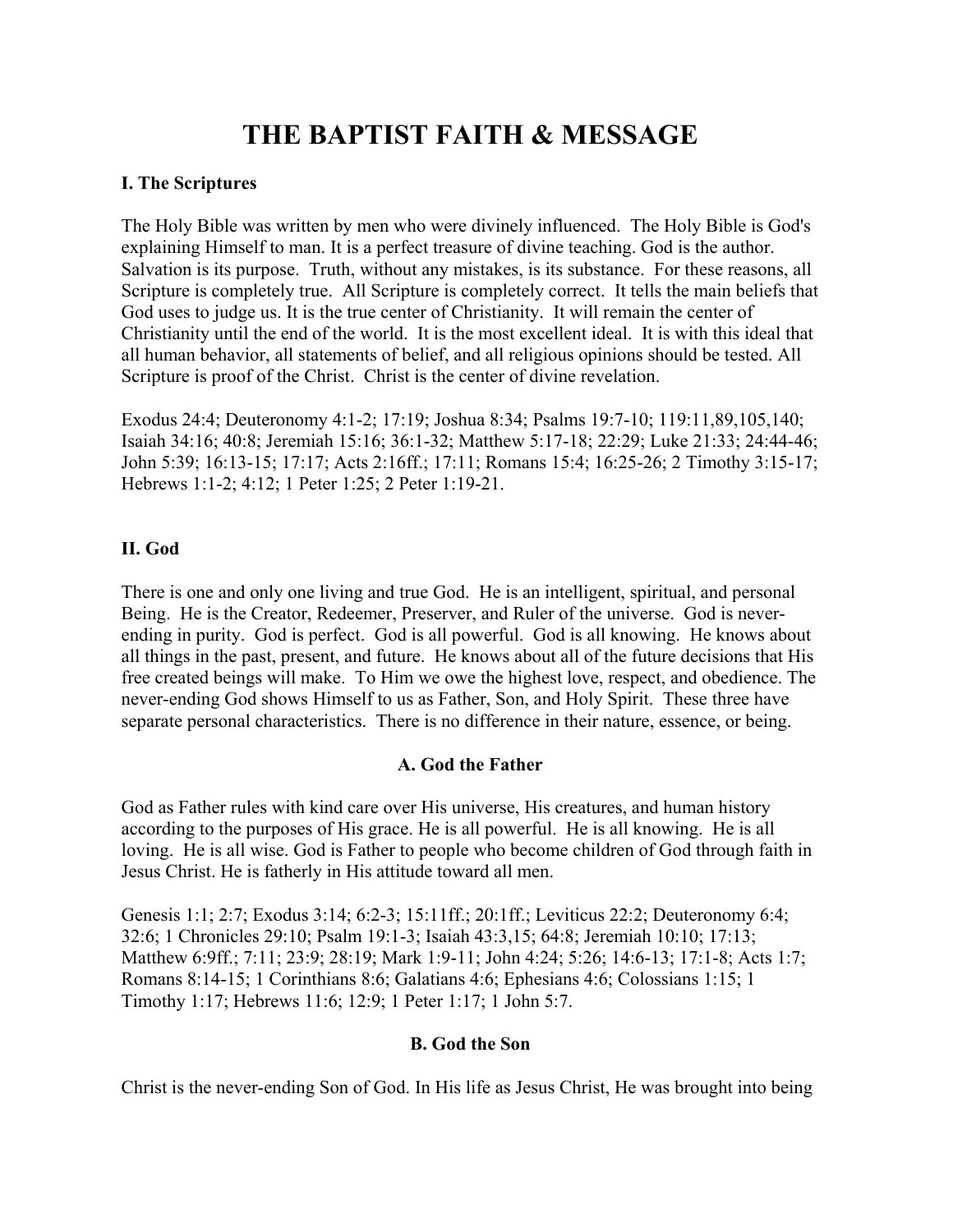by the Holy Spirit and born of the virgin Mary. Jesus completely showed and did the will of God. He became a human being with all the stress and needs of human beings. He identified completely with humans. Even though He was human, He had no sin. He respected the divine law. He personally obeyed God. When He died for others on the cross, He made a way for the salvation of men from sin. He was raised from the dead with a glorified body. He appeared to His disciples. They knew that He was the person who was with them before His death on the cross. He went up into heaven. He is now honored at the right hand of God. He is the One Mediator. He is completely God. He is completely man. In Him are God and man brought together. He will return in power and majesty to judge the world. When He returns, He will complete His work of salvation. He now lives in all believers as the living and always present Lord.

Genesis 18:1ff.; Psalms 2:7ff.; 110:1ff.; Isaiah 7:14; 53; Matthew 1:18-23; 3:17; 8:29; 11:27; 14:33; 16:16,27; 17:5; 27; 28:1-6,19; Mark 1:1; 3:11; Luke 1:35; 4:41; 22:70; 24:46; John 1:1-18,29; 10:30,38; 11:25-27; 12:44-50; 14:7-11; 16:15-16,28; 17:1-5, 21-22; 20:1- 20,28; Acts 1:9; 2:22-24; 7:55-56; 9:4-5,20; Romans 1:3-4; 3:23-26; 5:6-21; 8:1-3,34; 10:4; 1 Corinthians 1:30; 2:2; 8:6; 15:1-8,24-28; 2 Corinthians 5:19-21; 8:9; Galatians 4:4-5; Ephesians 1:20; 3:11; 4:7-10; Philippians 2:5-11; Colossians 1:13-22; 2:9; 1 Thessalonians 4:14-18; 1 Timothy 2:5-6; 3:16; Titus 2:13-14; Hebrews 1:1-3; 4:14-15; 7:14-28; 9:12- 15,24-28; 12:2; 13:8; 1 Peter 2:21-25; 3:22; 1 John 1:7-9; 3:2; 4:14-15; 5:9; 2 John 7-9; Revelation 1:13-16; 5:9-14; 12:10-11; 13:8; 19:16.

#### **C. God the Holy Spirit**

The Holy Spirit is the Spirit of God. The Holy Spirit is completely divine. He influenced holy men of Bible times to write the Scriptures. By explanation He allows men to understand truth. He honors Christ. He shows men their sin. He shows men the worthiness of Christ. He shows men their punishment. He calls men to the Saviour. He is the source of rebirth. At the moment of rebirth, He takes every believer into the Body of Christ. He grows believers into mature Christians. He comforts believers. He gives the spiritual gifts to believers. With these gifts, believers can serve God through His church. He keeps the believer safe until the day of the last salvation. His presence in the Christian is the promise that God will make the believer completely like Christ. He explains and gives power to the believer and to the church in worship, evangelism, and service.

Genesis 1:2; Judges 14:6; Job 26:13; Psalms 51:11; 139:7ff.; Isaiah 61:1-3; Joel 2:28-32; Matthew 1:18; 3:16; 4:1; 12:28-32; 28:19; Mark 1:10,12; Luke 1:35; 4:1,18-19; 11:13; 12:12; 24:49; John 4:24; 14:16-17,26; 15:26; 16:7-14; Acts 1:8; 2:1-4,38; 4:31; 5:3; 6:3; 7:55; 8:17,39; 10:44; 13:2; 15:28; 16:6; 19:1-6; Romans 8:9-11,14-16,26-27; 1 Corinthians 2:10-14; 3:16; 12:3-11,13; Galatians 4:6; Ephesians 1:13-14; 4:30; 5:18; 1 Thessalonians 5:19; 1 Timothy 3:16; 4:1; 2 Timothy 1:14; 3:16; Hebrews 9:8,14; 2 Peter 1:21; 1 John 4:13; 5:6-7; Revelation 1:10; 22:17.

#### **III. Man**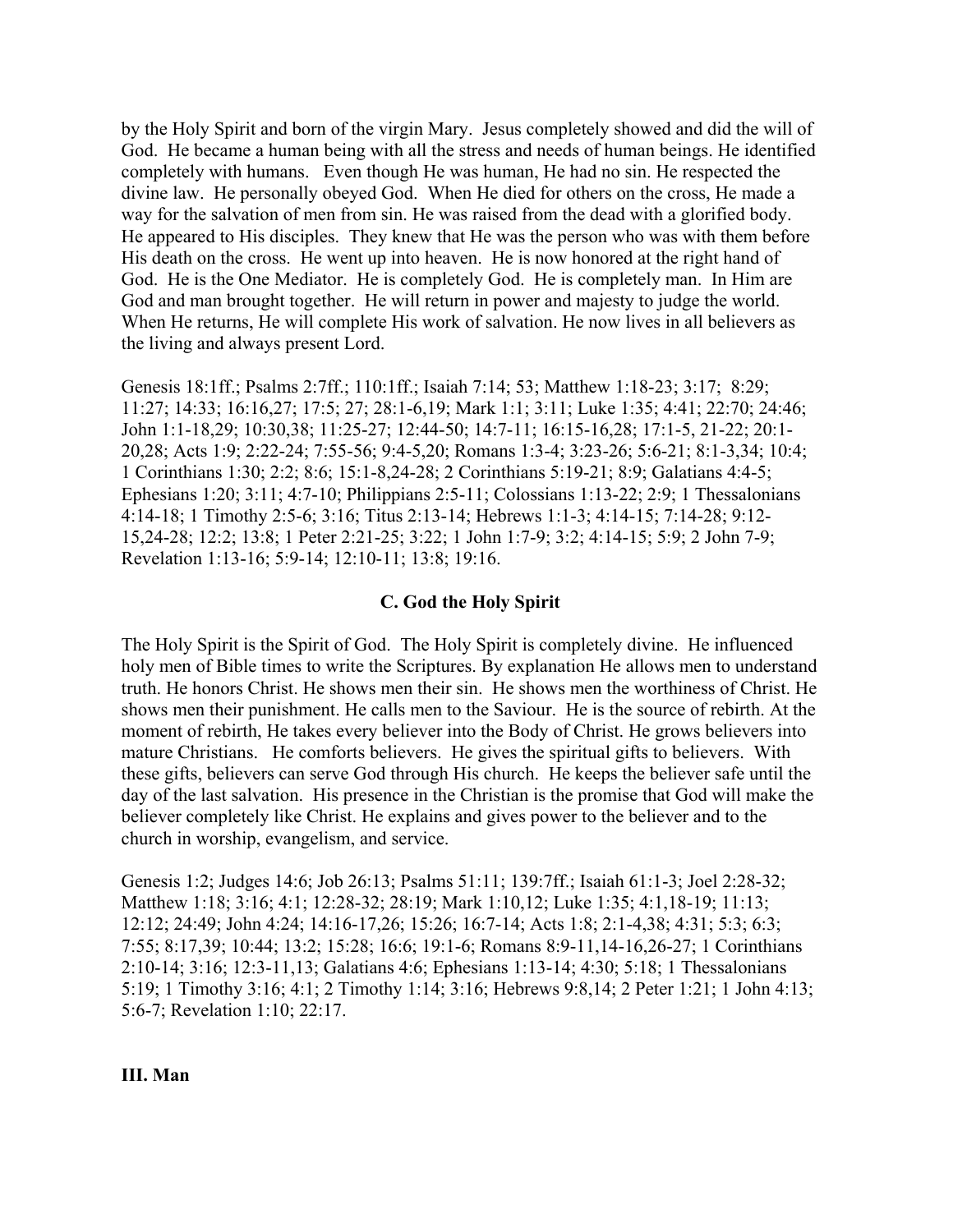Man is the special creation of God. Man is made in God's likeness. God created them as male and female. They are the greatest work of His creation. Being made male or female by God is a part of the goodness of God's creation. In the beginning man was innocent of sin. He was given the gift of freedom of choice by his Creator. By his free choice man sinned against God. Man brought sin into all people in the entire world. Through the temptation of Satan, man disobeyed the command of God. He lost his original innocence. Now all men inherit a life and a background willing to sin. As a result, as soon as they are able to make right decisions and actions, they become sinners. They are guilty of sin. Only the kindness of God can bring man into His holy fellowship. Only the kindness of God can let man complete the creative purpose of God. The godliness of all people is obvious, because God made man in His own likeness. The godliness of all people is obvious, because Christ died for all men. Now every person of every race should receive respect and Christian love.

Genesis 1:26-30; 2:5,7,18-22; 3; 9:6; Psalms 1; 8:3-6; 32:1-5; 51:5; Isaiah 6:5; Jeremiah 17:5; Matthew 16:26; Acts 17:26-31; Romans 1:19-32; 3:10-18,23; 5:6,12,19; 6:6; 7:14-25; 8:14-18,29; 1 Corinthians 1:21-31; 15:19,21-22; Ephesians 2:1-22; Colossians 1:21-22; 3:9- 11.

#### **IV. Salvation**

Salvation includes the whole man. Salvation is given to all who accept Jesus Christ as Lord and Saviour. Jesus Christ by His own blood brought never-ending salvation to the believer. Salvation includes being accepted just as you are when you turn from your sin. Salvation includes being set apart for His work. Salvation includes being made to worship God. There is no salvation without personal faith in Jesus Christ as Lord.

A. Regeneration, or the new birth, is a work of God's kindness. Believers become new creatures in Christ Jesus. It is a change of heart created by the Holy Spirit. The Holy Spirit shows us our sin. The sinner begins by turning from sin and turning to God. The sinner has faith in the Lord Jesus Christ. Turning from sin and turning to God and faith are experiences of God's kindness that are never separated.

Repentance is a real turning from sin to God. Faith is the acceptance of Jesus Christ and commitment of the whole person to Him as Lord and Saviour.

B. Justification is God's kind and complete pardon from sin of all sinners because of His righteousness. All sinners must turn from their sin and turn to God. All sinners must believe in Christ to receive justification. Justification brings the believer into a relationship of peace and approval with God.

C. Sanctification is the way a believer is set apart for God's purposes. Sanctification begins with new birth. The believer grows toward moral and spiritual maturity. The believer grows because of the presence and power of the Holy Spirit living in him. Growth should continue throughout the believer's life.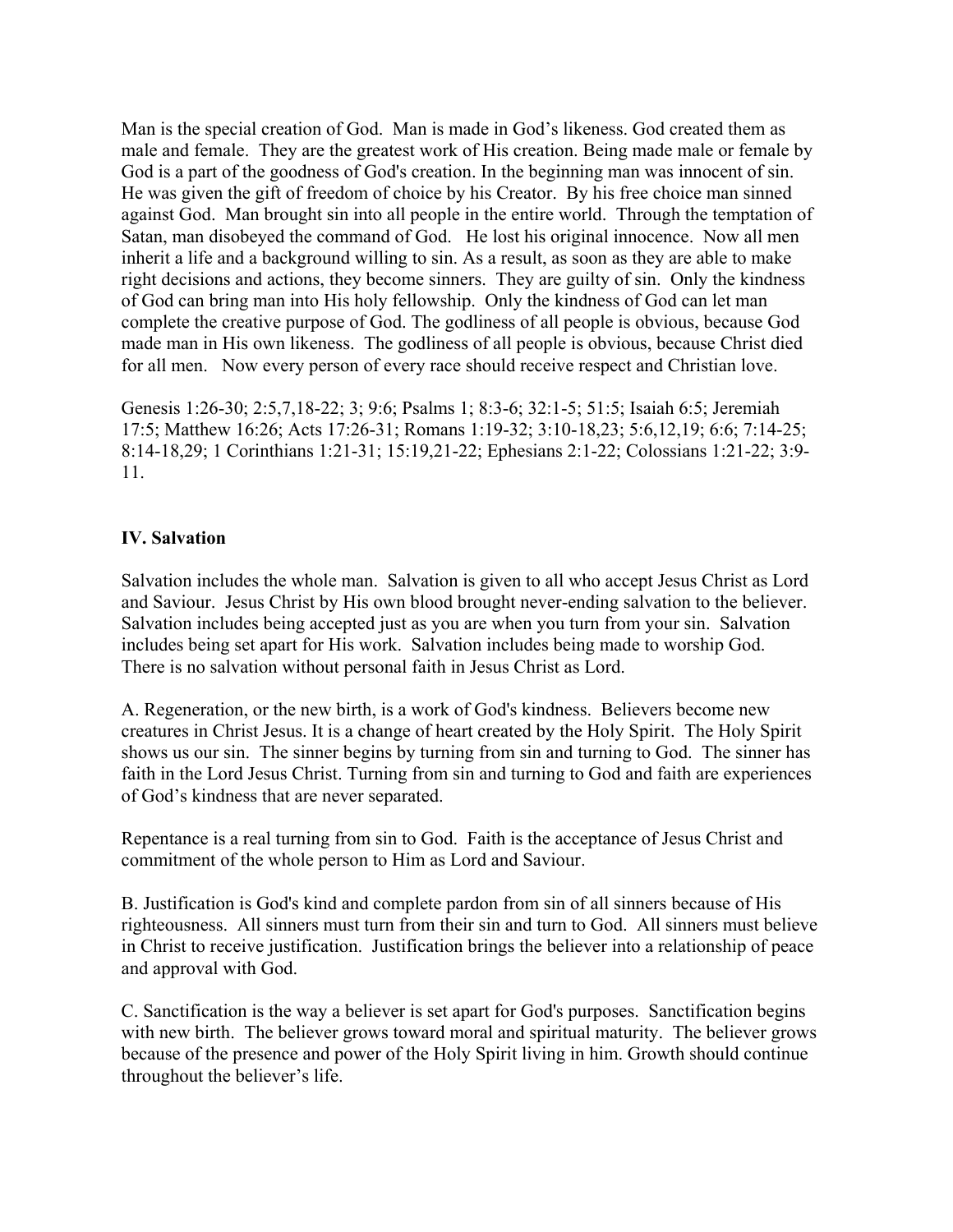D. Glorification is the result of salvation. Glorification is the last blessed condition of the believer. This condition never ends for the believer as he worships God forever in heaven.

Genesis 3:15; Exodus 3:14-17; 6:2-8; Matthew 1:21; 4:17; 16:21-26; 27:22-28:6; Luke 1:68- 69; 2:28-32; John 1:11-14,29; 3:3-21,36; 5:24; 10:9,28-29; 15:1-16; 17:17; Acts 2:21; 4:12; 15:11; 16:30-31; 17:30-31; 20:32; Romans 1:16-18; 2:4; 3:23-25; 4:3ff.; 5:8-10; 6:1-23; 8:1- 18,29-39; 10:9-10,13; 13:11-14; 1 Corinthians 1:18,30; 6:19-20; 15:10; 2 Corinthians 5:17- 20; Galatians 2:20; 3:13; 5:22-25; 6:15; Ephesians 1:7; 2:8-22; 4:11-16; Philippians 2:12-13; Colossians 1:9-22; 3:1ff.; 1 Thessalonians 5:23-24; 2 Timothy 1:12; Titus 2:11-14; Hebrews 2:1-3; 5:8-9; 9:24-28; 11:1-12:8,14; James 2:14-26; 1 Peter 1:2-23; 1 John 1:6-2:11; Revelation 3:20; 21:1-22:5.

#### **V. God's Purpose of Grace**

Becoming one of God's children is the caring work of God. He accepts us just as we are. He sets us apart for His work. He wants us to be with Him and to worship Him forever. God's kind plan does not deny the free will of man. God's plan includes all the ways to accomplish this. God's plan is the great evidence of God's most excellent goodness. God's plan is very wise, holy, and cannot be changed. God's plan does not include boasting. God's plan encourages humility.

All true believers continue forever. Believers that God has accepted in Christ and set apart for His work by His Spirit will never lose their salvation. They shall continue forever. Believers may sin because of neglect and temptation. Believers grieve the Spirit because they sin. Believers damage their graces and comforts because of sin. Believers bring criticism on the cause of Christ because of sin. Believers bring worldly judgments on themselves because of sin. Even though they may sin, true believers will still be saved by the power of God through faith in Jesus Christ.

Genesis 12:1-3; Exodus 19:5-8; 1 Samuel 8:4-7,19-22; Isaiah 5:1-7; Jeremiah 31:31ff.; Matthew 16:18-19; 21:28-45; 24:22,31; 25:34; Luke 1:68-79; 2:29-32; 19:41-44; 24:44-48; John 1:12-14; 3:16; 5:24; 6:44-45,65; 10:27-29; 15:16; 17:6,12,17-18; Acts 20:32; Romans 5:9-10; 8:28-39; 10:12-15; 11:5-7,26-36; 1 Corinthians 1:1-2; 15:24-28; Ephesians 1:4-23; 2:1-10; 3:1-11; Colossians 1:12-14; 2 Thessalonians 2:13-14; 2 Timothy 1:12; 2:10,19; Hebrews 11:39–12:2; James 1:12; 1 Peter 1:2-5,13; 2:4-10; 1 John 1:7-9; 2:19; 3:2.

# **VI. The Church**

A New Testament church of the Lord Jesus Christ is an independent local congregation of baptized believers. These believers are joined by shared agreement. These believers share in the same faith and fellowship of the gospel. This group of baptized believers observes the two ordinances of Christ. They are guided by His laws. They use the gifts, rights, and privileges given to them by His Word. They are trying to present the gospel to all people on the earth. Each congregation works under the Lordship of Christ by self-governing methods.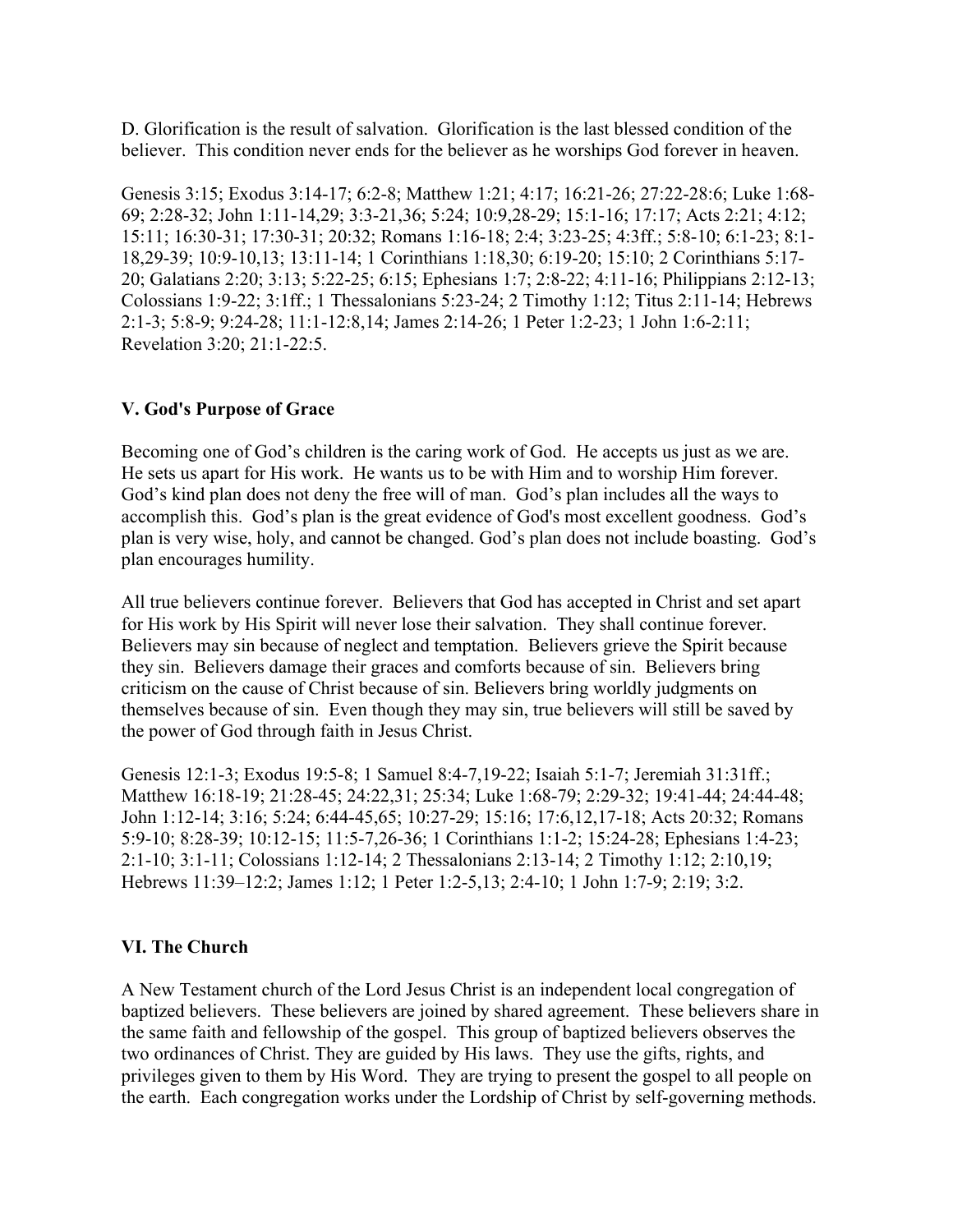In this kind of congregation, each member is responsible and accountable to Christ as Lord. The church's scriptural officers are pastors and deacons. Both men and women are given gifts by the Holy Spirit for service in the church. The office of pastor is limited to men that meet the qualifications found in Scripture.

The New Testament describes the church as the Body of Christ. This church includes all of the believers from throughout history. These believers come from every people group. They come from every language group. They come from all people from every country.

Matthew 16:15-19; 18:15-20; Acts 2:41-42,47; 5:11-14; 6:3-6; 13:1-3; 14:23,27; 15:1-30; 16:5; 20:28; Romans 1:7; 1 Corinthians 1:2; 3:16; 5:4-5; 7:17; 9:13-14; 12; Ephesians 1:22- 23; 2:19-22; 3:8-11,21; 5:22-32; Philippians 1:1; Colossians 1:18; 1 Timothy 2:9-14; 3:1-15; 4:14; Hebrews 11:39-40; 1 Peter 5:1-4; Revelation 2-3; 21:2-3.

#### **VII. Baptism and the Lord's Supper**

Christian baptism is the immersion of a believer in water in the name of the Father, the Son, and the Holy Spirit. It is an act of obedience. Baptism is the picture of the believer's faith in a crucified, buried, and risen Saviour. Baptism is a picture of the believer's death to sin, the burial of the old life, and the resurrection to walk in a new life in Christ Jesus. Baptism shows the believer's faith in the final resurrection of the dead. Baptism is required before church membership. Baptism is also required before taking the Lord's Supper.

The Lord's Supper is a picture of obedience. Church members eat the bread and drink the fruit of the vine. They remember the death of the Redeemer. They look forward to His second coming.

Matthew 3:13-17; 26:26-30; 28:19-20; Mark 1:9-11; 14:22-26; Luke 3:21-22; 22:19-20; John 3:23; Acts 2:41-42; 8:35-39; 16:30-33; 20:7; Romans 6:3-5; 1 Corinthians 10:16,21; 11:23-29; Colossians 2:12.

# **VIII. The Lord's Day**

The first day of the week is the Lord's Day. It is a Christian custom to recognize this day regularly. On this day Christians celebrate the resurrection of Christ from the dead. This day should include worship and spiritual commitment, both public and private. Activities on the Lord's Day should agree with the Christian's sense of right and wrong under the Lordship of Jesus Christ.

Exodus 20:8-11; Matthew 12:1-12; 28:1ff.; Mark 2:27-28; 16:1-7; Luke 24:1-3,33-36; John 4:21-24; 20:1,19-28; Acts 20:7; Romans 14:5-10; I Corinthians 16:1-2; Colossians 2:16; 3:16; Revelation 1:10.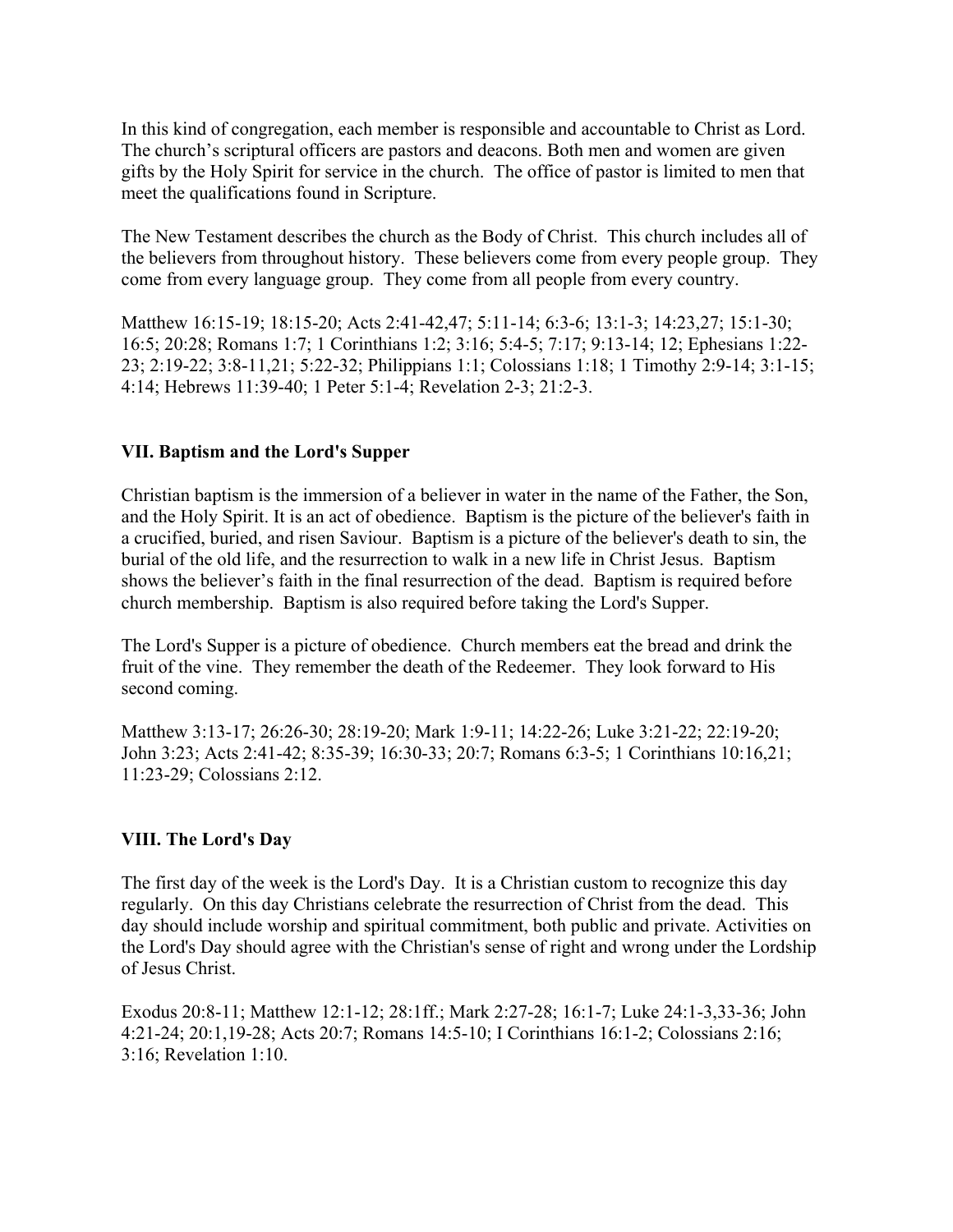#### **IX. The Kingdom**

The Kingdom of God includes His general rule over the universe. The Kingdom of God also includes His rule over men. These men of their own free will accept Him as King. The Kingdom is the area of salvation. Men receive this salvation by having trust like a child and making a commitment like a child to Jesus Christ. Christians should pray and work so that the Kingdom of God may come. Christians should pray and work so that God's will may be done on earth. The Kingdom of God will be complete when Jesus Christ returns to earth again at the end of this time.

Genesis 1:1; Isaiah 9:6-7; Jeremiah 23:5-6; Matthew 3:2; 4:8-10,23; 12:25-28; 13:1-52; 25:31-46; 26:29; Mark 1:14-15; 9:1; Luke 4:43; 8:1; 9:2; 12:31-32; 17:20-21; 23:42; John 3:3; 18:36; Acts 1:6-7; 17:22-31; Romans 5:17; 8:19; 1 Corinthians 15:24-28; Colossians 1:13; Hebrews 11:10,16; 12:28; 1 Peter 2:4-10; 4:13; Revelation 1:6,9; 5:10; 11:15; 21-22.

# **X. Last Things**

God, in His own time and in His own way, will bring the world to its right end. In keeping with His promise, Jesus Christ will return to earth in person. He will be seen in all His greatness by all people on the earth. The dead will be raised. Christ will judge all men with honesty. The unworthy will be sent to Hell, the place of never-ending punishment. The worthy, in their resurrected and glorified bodies, will receive their reward. They will live forever in Heaven with the Lord.

Isaiah 2:4; 11:9; Matthew 16:27; 18:8-9; 19:28; 24:27,30,36,44; 25:31-46; 26:64; Mark 8:38; 9:43-48; Luke 12:40,48; 16:19-26; 17:22-37; 21:27-28; John 14:1-3; Acts 1:11; 17:31; Romans 14:10; 1 Corinthians 4:5; 15:24-28,35-58; 2 Corinthians 5:10; Philippians 3:20-21; Colossians 1:5; 3:4; 1 Thessalonians 4:14-18; 5:1ff.; 2 Thessalonians 1:7ff.; 2; 1 Timothy 6:14; 2 Timothy 4:1,8; Titus 2:13; Hebrews 9:27-28; James 5:8; 2 Peter 3:7ff.; 1 John 2:28; 3:2; Jude 14; Revelation 1:18; 3:11; 20:1-22:13.

# **XI. Evangelism and Missions**

It is the job and honor of every follower of Christ and of every church of the Lord Jesus Christ to try to make disciples of the people from all nations. The new birth of man's spirit by God's Holy Spirit means the birth of love for others. Winning the lost world to faith in Jesus Christ depends on all believers. Making disciples is a Christian duty for the person who has already accepted Jesus Christ as Saviour and Lord. Making disciples is clearly commanded many times in the teachings of Christ. The Lord Jesus Christ has commanded the preaching of the gospel to all nations. It is the duty of every child of God to try always to win the lost to Christ by a spoken witness. The child of God should also present a Christian way of life. The methods used to witness should be in agreement with the gospel of Christ.

Genesis 12:1-3; Exodus 19:5-6; Isaiah 6:1-8; Matthew 9:37-38; 10:5-15; 13:18-30, 37-43;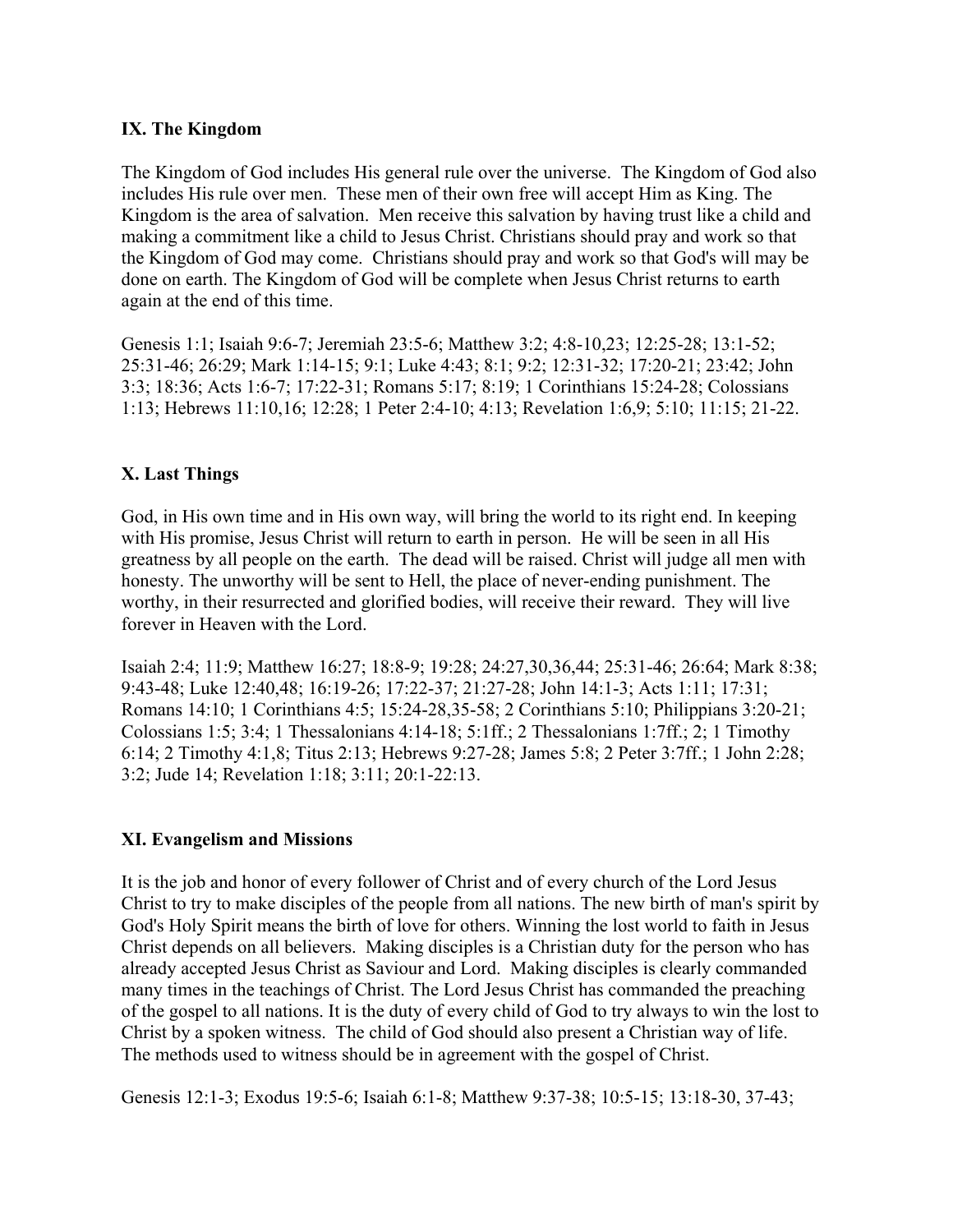16:19; 22:9-10; 24:14; 28:18-20; Luke 10:1-18; 24:46-53; John 14:11-12; 15:7-8,16; 17:15; 20:21; Acts 1:8; 2; 8:26-40; 10:42-48; 13:2-3; Romans 10:13-15; Ephesians 3:1-11; 1 Thessalonians 1:8; 2 Timothy 4:5; Hebrews 2:1-3; 11:39-12:2; 1 Peter 2:4-10; Revelation  $22:17.$ 

# **XII. Education**

Christianity is the faith of explanation and intelligence. In Jesus Christ are all the riches of understanding and learning. All good learning is a part of our Christian history. The new birth opens all human abilities. The new birth creates a desire for learning. The reason for education in the Kingdom of Christ is brought together with missions and general kindness to others. These should receive the generous support of the churches. A system of Christian education is necessary for a complete spiritual program for Christ's people.

In Christian education, there should be a good balance between educational freedom and educational responsibility. Freedom in any orderly relationship of human life is always incomplete and never final. The freedom of a teacher in a Christian school, college, or seminary is controlled by the authority of Jesus Christ. The teacher is controlled by the power of the Scriptures. The teacher is controlled by the obvious purpose for which the school was started and continues.

Deuteronomy 4:1,5,9,14; 6:1-10; 31:12-13; Nehemiah 8:1-8; Job 28:28; Psalms 19:7ff.; 119:11; Proverbs 3:13ff.; 4:1-10; 8:1-7,11; 15:14; Ecclesiastes 7:19; Matthew 5:2; 7:24ff.; 28:19-20; Luke 2:40; 1 Corinthians 1:18-31; Ephesians 4:11-16; Philippians 4:8; Colossians 2:3,8-9; 1 Timothy 1:3-7; 2 Timothy 2:15; 3:14-17; Hebrews 5:12-6:3; James 1:5; 3:17.

# **XIII. Stewardship**

God is the giver of all earthly and heavenly blessings. God is the giver of all that we have and all that we are. Christians have a spiritual responsibility to the whole world. Christians have a responsibility to share the gospel. Christians have a duty to be good managers of their possessions. They have the responsibility to serve Him with their time, talents, and material possessions. Christians should know that all of these are given to them to use for the glory of God and for helping others. The Scriptures say that Christians should give a percentage of their income cheerfully, regularly, carefully, and generously. Christians should give for the progress of the Redeemer's plan on earth.

Genesis 14:20; Leviticus 27:30-32; Deuteronomy 8:18; Malachi 3:8-12; Matthew 6:1-4,19- 21; 19:21; 23:23; 25:14-29; Luke 12:16-21,42; 16:1-13; Acts 2:44-47; 5:1-11; 17:24-25; 20:35; Romans 6:6-22; 12:1-2; 1 Corinthians 4:1-2; 6:19-20; 12; 16:1-4; 2 Corinthians 8-9; 12:15; Philippians 4:10-19; 1 Peter 1:18-19.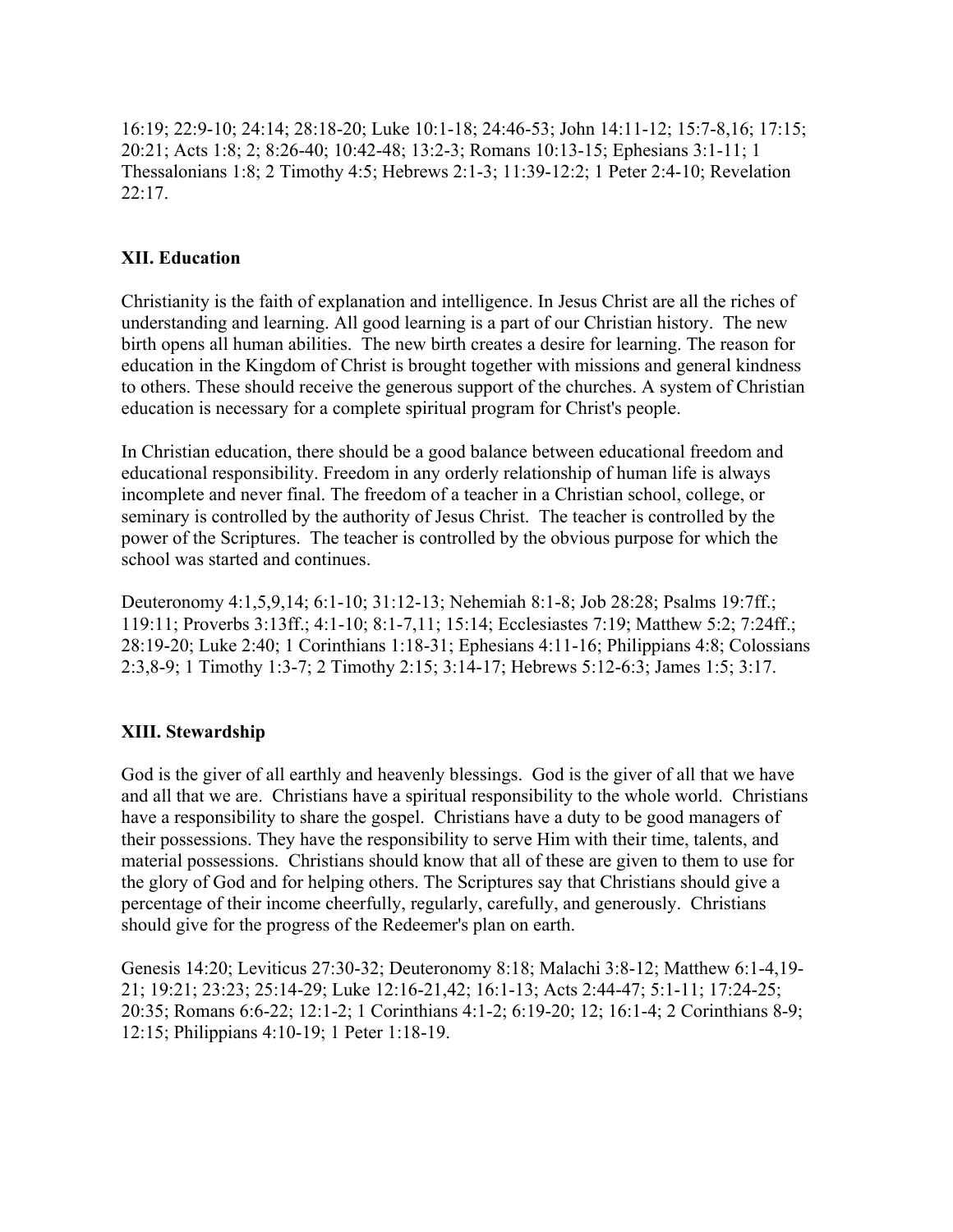# **XIV. Cooperation**

Christ's people should, as time requires, plan associations and conventions that will best get cooperation for the Kingdom of God. Such organizations have no power over one another or over the churches. These organizations are voluntary. They are to make suggestions planned to get, to join, and to direct the interests of our people in the most successful way. Members of New Testament churches should help each other to spread the missionary, educational, and kind ministries of Christ's Kingdom. This should be done together to add to Christ's Kingdom. The meaning of Christian unity in the New Testament is spiritual agreement and voluntary help by many groups of Christ's people to reach a common purpose. Cooperation is wanted between the many Christian denominations when the purpose is right. Cooperation is wanted when there is no ignoring of the sense of right and wrong. Cooperation is wanted when there is no giving up of loyalty to Christ and His Word as explained in the New Testament.

Exodus 17:12; 18:17ff.; Judges 7:21; Ezra 1:3-4; 2:68-69; 5:14-15; Nehemiah 4; 8:1-5; Matthew 10:5-15; 20:1-16; 22:1-10; 28:19-20; Mark 2:3; Luke 10:1ff.; Acts 1:13-14; 2:1ff.; 4:31-37; 13:2-3; 15:1-35; 1 Corinthians 1:10-17; 3:5-15; 12; 2 Corinthians 8-9; Galatians 1:6-10; Ephesians 4:1-16; Philippians 1:15-18.

#### **XV. The Christian and the Social Order**

All Christians have a responsibility to try to make the will of Christ first in our own lives and in the world. The ways and methods used to improve society and to create righteousness among men can be very helpful. These changes are helpful only if they come because of the rebirth of the person by the saving grace of God in Jesus Christ. Just like Christ, Christians should be against racial discrimination, every form of greed, self-interest, and evil, and all forms of sexual wrongdoing, including adultery, homosexuality, and pornography. We should work to provide for orphans, the poor, the abused, the old, the weak, and the sick. We should speak for the unborn. We should insist on the holiness of all human life from its creation to natural death. Every Christian should try to bring business, government, and all people under the influence of righteousness, truth, and brotherly love. To do this Christians should be ready to work with all men of good will in any good cause. Christians should always be careful to act in love without giving up their loyalty to Christ and His truth.

Exodus 20:3-17; Leviticus 6:2-5; Deuteronomy 10:12; 27:17; Psalm 101:5; Micah 6:8; Zechariah 8:16; Matthew 5:13-16,43-48; 22:36-40; 25:35; Mark 1:29-34; 2:3ff.; 10:21; Luke 4:18-21; 10:27-37; 20:25; John 15:12; 17:15; Romans 12–14; 1Corinthians 5:9-10; 6:1-7; 7:20-24; 10:23-11:1; Galatians 3:26-28; Ephesians 6:5-9; Colossians 3:12-17; 1 Thessalonians 3:12; Philemon; James 1:27; 2:8.

#### **XVI. Peace and War**

It is the duty of Christians to try to find peace with all men. In keeping with the character and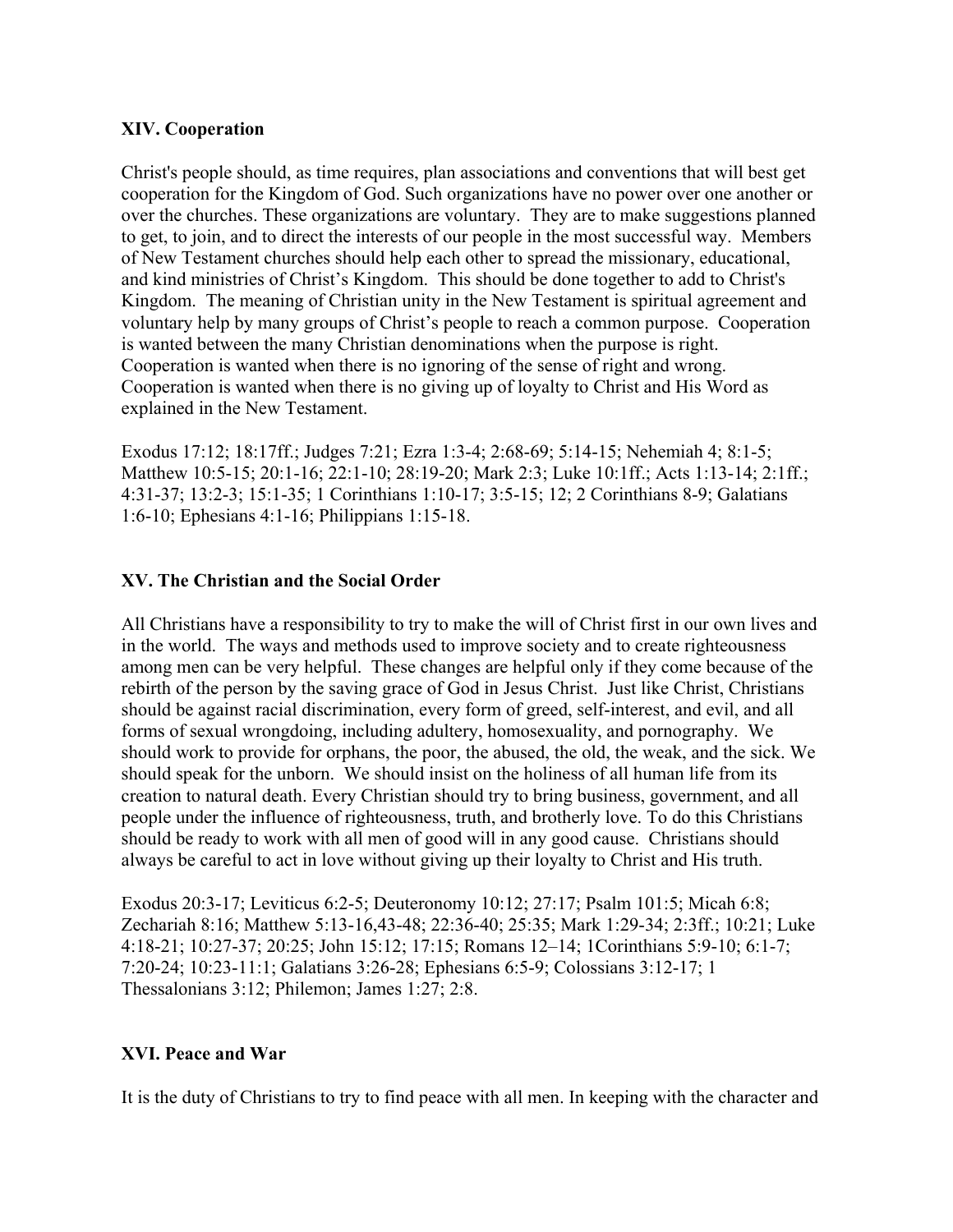teachings of Christ, Christians should do everything they can to put an end to war.

The true solution for war is the gospel of our Lord. The first need of the world is to accept His teachings in all the actions of men and nations. The world needs to apply His law of love to everything they do. Christian people all over the world should pray for the time to come when the Prince of Peace will be in control.

Isaiah 2:4; Matthew 5:9,38-48; 6:33; 26:52; Luke 22:36,38; Romans 12:18-19; 13:1-7; 14:19; Hebrews 12:14; James 4:1-2.

# **XVII. Religious Liberty**

God alone is Lord of what is right and wrong. Man's sense of what is right and wrong is free from the rules and commandments of men. These rules and commandments may be different from His Word. They may not be found in His Word. Church and state should be separate. The state owes protection to every church. The state owes complete freedom to every church in seeking spiritual matters. In giving this freedom, no religious group or denomination should be given any special treatment by the state. The national government was planned by God. It is the duty of Christians to give faithful obedience in all things that are not against the known will of God. The church should not expect the national government to do its work. The gospel of Christ considers only spiritual methods to reach its purposes. The state has no right to require punishment for religious beliefs of any kind. The state has no right to require taxes for the support of any form of religion. A free church in a free state is the Christian ideal. This suggests the right of free communication with God by all men. This also suggests the right to start and spread religious opinions without trouble from the government.

Genesis 1:27; 2:7; Matthew 6:6-7,24; 16:26; 22:21; John 8:36; Acts 4:19-20; Romans 6:1-2; 13:1-7; Galatians 5:1,13; Philippians 3:20; 1 Timothy 2:1-2; James 4:12; 1 Peter 2:12-17; 3:11-17; 4:12-19.

# **XVIII. The Family**

God has planned the family as the first institution of the world. It is made up of persons joined to one another by marriage, blood, or adoption.

Marriage is the joining of one man and one woman with the promise of being faithful to one another for a lifetime. Marriage is God's special gift. Marriage shows the union between Christ and His church. Marriage gives the man and the woman the way for intimate friendship. Marriage is the way of sexual expression according to the main beliefs in the Bible. Marriage is the way for increasing of the human race.

The husband and wife are of the same worth before God. Both are created in God's likeness. The marriage relationship shows the way God relates to His people. A husband is to love his